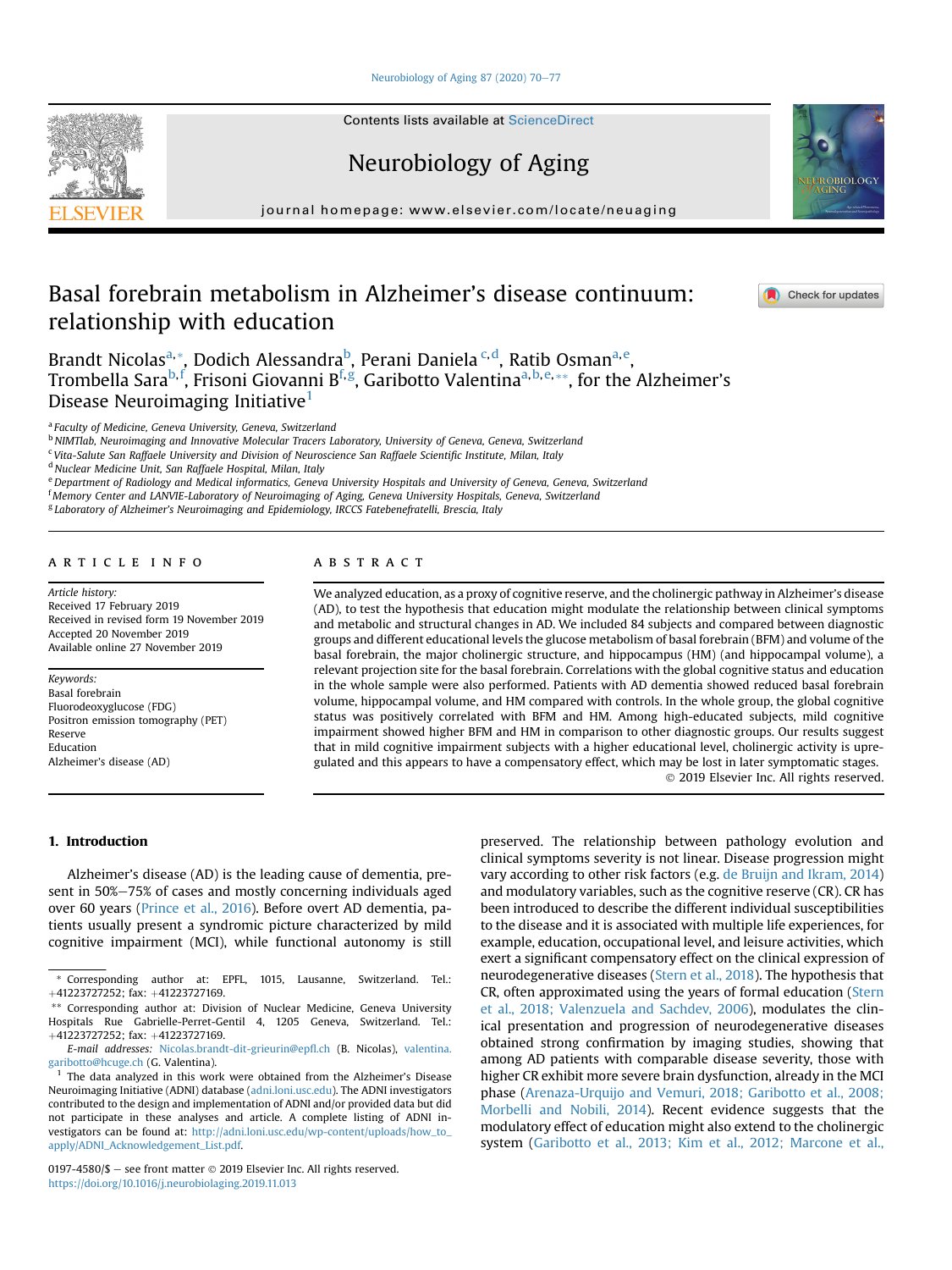[2012\)](#page-7-3), which is selectively affected early in AD ([Grothe et al., 2014;](#page-7-4) [Hall et al., 2008](#page-7-4)).

The basal forebrain (BF) represents one of the main cholinergic structures in the brain and includes the diagonal band of Broca, the substantia innominata, the medial septum nuclei, and the nucleus basalis of Meynert. According to Mesulam's nomenclature ([Mesulam et al., 1983\)](#page-7-5), as modified and implemented by Zaborszky ([Zaborszky et al., 2008](#page-7-6)), the cholinergic nuclei can be classified in compartments Ch1 to Ch4: Ch1 and Ch2 mainly corresponding to the medial septum and the vertical limb of the diagonal band, Ch3 to the horizontal limb of the diagonal band, and Ch4 to the nucleus basalis of Meynert. BF atrophy has been extensively observed both in patients with MCI and patients with dementia ([Grothe et al., 2012, 2014, 2016; Hall et al., 2008;](#page-7-7) [Kilimann et al., 2014; Teipel et al., 2016](#page-7-7)), and it is associated to cognitive impairment and amyloid positivity [\(Grothe et al., 2010;](#page-7-8) [Kerbler et al., 2015; Richter et al., 2014; Teipel et al., 2014](#page-7-8)). Notably, although the neocortex and amygdala are supplied by cholinergic neurons in the posterior basal nucleus of Meynert, BF sub-regions Ch1 and Ch2 represent the main origins of cholinergic projections to the hippocampus (HM), possibly stimulating processes of neuroplasticity and neurogenesis in this region [\(Colgin](#page-7-9) [et al., 2003; Grothe et al., 2010\)](#page-7-9). Because both BF and HM are well known areas of early neurodegeneration in AD ([Jack et al.,](#page-7-10) [2018; Kilimann et al., 2014; Mosconi et al., 2005; Sabri et al.,](#page-7-10) [2018\)](#page-7-10) and they have been both related to neuroplasticity processes, it is conceivable that these regions are those sensitive to modulatory phenomena such as CR. However, to the best of our knowledge, studies investigating this hypothesis are still sparse. A previous study comparing in healthy controls (HCs), patients with MCI, and patients with AD the uptake of [18F]-fluorodeoxyglucose (FDG) in the BF provided evidence of a higher FDG uptake in MCI compared with the other 2 groups [\(Kim et al., 2012\)](#page-7-11). Moreover, although in low-educated subjects the relationship between MMSE and FDG uptake was mainly represented by a positive linear regression curve, those with higher education showed an inverted-U relationship [\(Kim et al., 2012\)](#page-7-11). A previous study of our group using the positron emission tomography (PET) tracer carbon 11-labeled N-methyl-4-piperidyl-acetate to quantify acetylcholinesterase activity, reported in prodromal and early AD phase a significant positive association between the activity of the cholinergic projections in the left and right HMs and CR measurements [\(Garibotto et al., 2013\)](#page-7-3). These findings suggest that the CR mechanisms might result in an increased or preserved function of the cholinergic system in these subjects. Although volumetric changes in the HM represent a validated imaging biomarker in AD ([Jack et al., 2018](#page-7-10)) and BF atrophy has been extensively reported in AD and MCI subjects [\(Kilimann et al., 2014; Teipel et al., 2016](#page-7-12)), metabolic changes in these regions as evaluated by FDG-PET often

<span id="page-1-0"></span>Table 1

Table defining the diagnostic criteria for each disease stage

went unnoticed possibly because of low spatial resolution of early generation PET scans or to possible inaccuracies in automated voxel-based analyses when performing statistical comparison at whole-brain level. Although spatial resolution of conventional PET scanners for small or deep subcortical structures, such as the BF, is still limited [\(Heiss et al., 2004](#page-7-13)), the introduction of the highresolution research tomograph (HRRT) allows a high spatial resolution (approximately 2.5 mm) and a more reliable measurement of FDG uptake in these structures. Thus, in this study, by using volumetric MRI and HRRT-PET data, we aim to (1) examine in different AD-related clinical stages the significant alterations in volume and glucose metabolism in the BF and HM and (2) assess the association of these metabolic and volumetric indexes with the educational level.

## 2. Material and methods

## 2.1. Subjects

Cohort data for this study were obtained from the Alzheimer's Disease Neuroimaging Initiative (ADNI) database ([http://adni.loni.](http://adni.loni.ucla.edu) [ucla.edu\)](http://adni.loni.ucla.edu), a large longitudinal multicenter initiative with the purpose of studying and identifying helpful biomarkers for early detection and staging of AD. This database encompasses clinical, genetic, imaging, and biochemical items. Such biomarkers are also useful for differential diagnosis from other causes of dementia and serve as surrogate markers for treatment efficacy. ADNI is composed of 4 phases: ADNI 1, ADNI GO, ADNI 2, and ADNI 3. Each new phase increases the amount of patients and study techniques included in the study.

The participants of the present study were selected from the ADNI 1, ADNI 2, and ADNI GO databases if they had undergone HRRT-PET and a volumetric MRI. Diagnostic categories are detailed in [Table 1.](#page-1-0) Subjects without information on disease severity (i.e., MCI belonging to ADNI 1 initiative) were excluded. Besides, among patient subgroups, only those with an amyloid-positive profile were considered. A final sample of 84 subjects was included in the present study, including 28 HCs and 56 amyloid-positive subjects with cognitive deficits or complaints. See [Table 2](#page-2-0) for demographic and clinical features.

#### 2.2. Measure of education

To analyze metabolic and volume differences in subjects with high and low education, the whole sample was divided in 2 groups based on the median of years of education [\(Morbelli et al., 2013\)](#page-7-14). Subjects with 16 or more years of education were assigned to the high-education group, and those with less than 16 years to the loweducation group.

|             | Table activities the anashootic criteria for caen abease stage |                    |                                                                                                                                                                                                                                                                                                                 |  |  |  |  |  |
|-------------|----------------------------------------------------------------|--------------------|-----------------------------------------------------------------------------------------------------------------------------------------------------------------------------------------------------------------------------------------------------------------------------------------------------------------|--|--|--|--|--|
| <b>CN</b>   | Normal aging/cognitively normal                                | ADNI 1/GO/2        | CN participants are the control subjects in the ADNI study. They show no signs of depression,<br>mild cognitive impairment, or dementia.                                                                                                                                                                        |  |  |  |  |  |
| <b>SMC</b>  | Significant memory concern                                     | ADNI <sub>2</sub>  | SMC participants score within normal range for cognition (or $CDR = 0$ ) but indicate that they<br>have a concern and exhibit slight forgetfulness. The informant does not equate this as<br>progressive memory impairment nor considers this as consistent forgetfulness.                                      |  |  |  |  |  |
| <b>EMCI</b> | Early mild cognitive impairment                                | ADNI GO/2          | MCI participants have reported a subjective memory concern either autonomously or                                                                                                                                                                                                                               |  |  |  |  |  |
| <b>LMCI</b> | Late mild cognitive impairment                                 | ADNI GO/2          | via an informant or clinician. However, there are no significant levels of impairment in<br>other cognitive domains, essentially preserved activities of daily living and there are no<br>signs of dementia. Levels of MCI (early or late) are determined using the Wechsler Memory<br>Scale Logical Memory II. |  |  |  |  |  |
| AD          | Alzheimer's disease                                            | <b>ADNI 1/GO/2</b> | AD participants have been evaluated and meet the NINCDS/ADRDA criteria for probable AD.                                                                                                                                                                                                                         |  |  |  |  |  |

Key: ADNI, Alzheimer's Disease Neuroimaging Initiative; ADRCA, Alzheimer's Disease and Related Disorders Association; CDR, Clinical Dementia Rating; MCI, mild cognitive impairment; NINCDS, National Institute of Neurological and Communicative Disorders and Stroke. <http://adni.loni.usc.edu/study-design/background-rationale/>.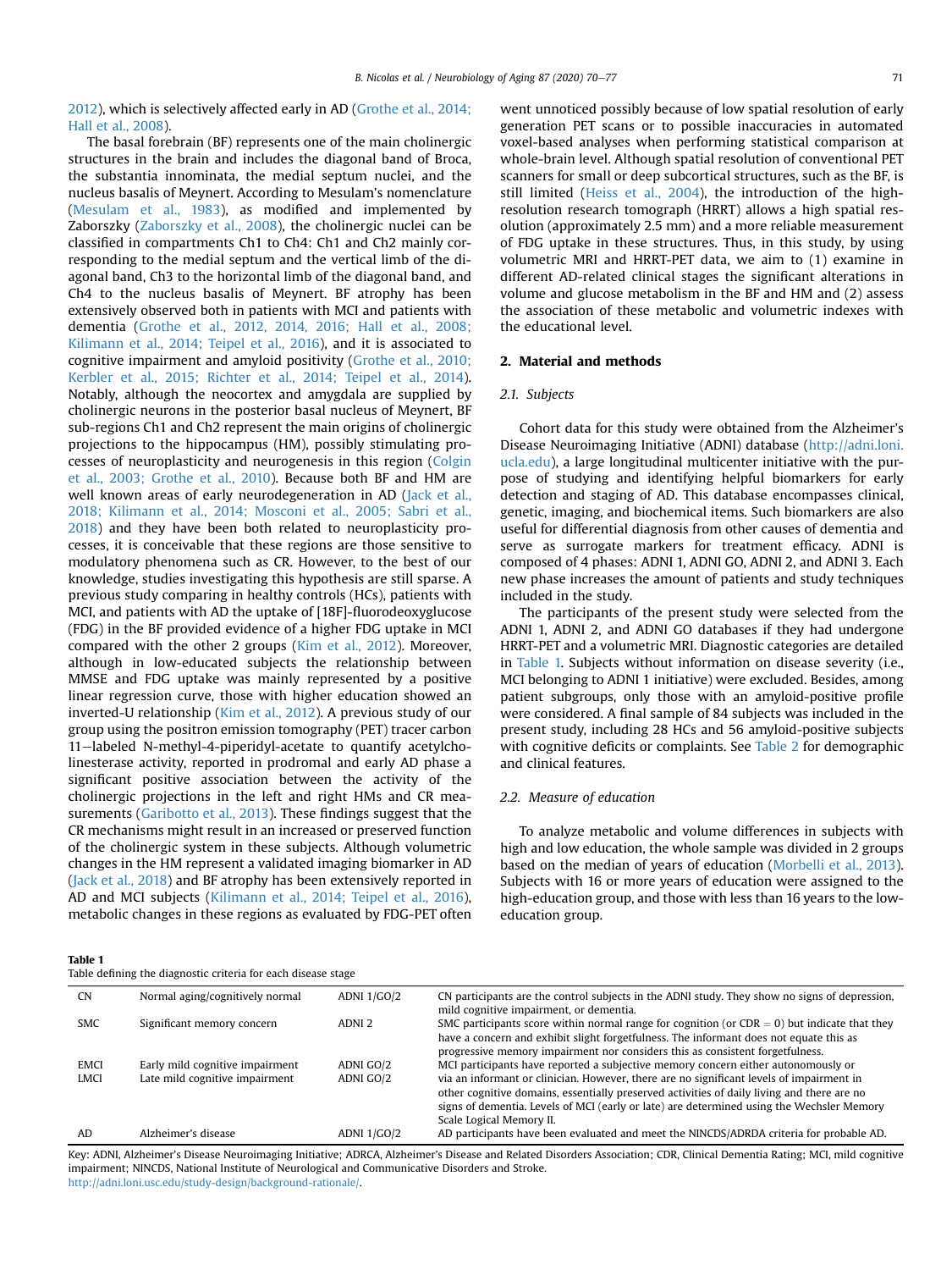<span id="page-2-0"></span>Table 2

| Participant characteristics  | $HC(n = 28)$                | SMC $(n = 7)$    | MCI $(n = 33)$ (19 EMCI, 14 LMCI) | $AD(n = 16)$   | <b>Statistics</b>        |
|------------------------------|-----------------------------|------------------|-----------------------------------|----------------|--------------------------|
| Age in years ( $M \pm SD$ )  | $73.9 \pm 7.1$              | $70.8 \pm 6.6$   | $73.3 + 7.4$                      | $75.6 \pm 8.0$ | $p = 0.52$               |
| Gender (F/M)                 | 10/18                       | 5/2              | 13/20                             | 4/12           | $p = 0.208$              |
| Education, year $(M \pm SD)$ | $16.7 \pm 2.8$              | $14.9 + 3.2$     | $15.5 + 2.3$                      | $16.2 \pm 2.1$ | $p = 0.18$               |
| MMSE $(M \pm SD)^{a}$        | $28.7 \pm 1.5$ <sup>c</sup> | $28.6 \pm 2.1^c$ | $27.7 + 1.5^{b,c}$                | $23.3 \pm 2.5$ | p < 0.0001               |
| APOE4 (0,1,2)                | 23/4/1                      | $2/4/0$ , 1 n.a. | $16/13/3$ , 1 n.a.                | 7/8/1          | - 1                      |
| Amyloid $(+,-)$              | $14/12$ , 2 n.a.            | 7/0              | 33/0                              | 16/0           | $\overline{\phantom{0}}$ |

Demographic and clinical characteristics of the diagnostic groups

Key: HC, healthy control; SMC, significant memory complaint; MCI, mild cognitive impairment (EMCI = early, LMC = late); AD, Alzheimer's disease; M  $\pm$  SD: mean  $\pm$  standard deviation; FDG, fluorodeoxyglucose; PET, positron emission tomography.

<sup>a</sup> MMSE score obtained at the clinical visit closest to the FDG-PET examination.<br><sup>b</sup> Significantly different compared with HC  $p = 0.024$ .

 $\cdot$  Significantly different compared with AD  $p < 0.0001$ .

## 2.3. Amyloid status

One of the ADNI PET core laboratories (Jagust Lab, UC Berkley, 17) made amyloid status for patients enrolled in the ADNI GO and ADNI 2 studies available. The amyloid status for ADNI 1 patients was included in a later phase if they underwent AV45. Amyloid positivity was established for a cortex-to-whole cerebellum standardized uptake value ratio (SUVR) higher than 1.11. First, cortical gray matter regions of interest (ROIs) (frontal, anterio/posterior cingulate, lateral parietal, and lateral temporal) and reference regions were defined on the native-space MRI scans using FreeSurfer (version 4.5.0) for segmentation and parcellation. The corresponding AV45 scan was then coregistered to the MRI scan, and mean tracer uptake was calculated within cortical and reference regions. Finally, cortex-to-whole cerebellum SUVR was derived for each subject by dividing the average cortical AV45 uptake to the average cerebellar uptake. The procedure is further detailed online. Images for which SUVR values were not available (11C-PIB-PET [11C-labeled Pittsburgh Compound-B-positron emission tomography]) or with borderline values were evaluated by local expert nuclear physicians according to validated visual assessment following European Medicines Agency/US Food and Drug Administration-approved standard operating procedures.

#### 2.4. Data acquisition

For all the 3 phases of the ADNI study, both FDG-PET and T1 weighted MRI images were acquired at screening or baseline time points. For a few patients who were present at different baseline/ screening images, only those in the earliest phases were considered. Images were processed using statistical parametric mapping (SPM8, Wellcome Trust Center for Neuroimaging) software tool. Preprocessed PET and raw T1 MRI images were first manually reoriented, with the origin set at the intersection between the anterior commissure and the interhemispheric plane.

## 2.5. MRI data acquisition and preprocessing

We considered the raw 3D T1 MRI series acquired at the closest date to the FDG-PET examination. ADNI GO/2 MRI was acquired on 3T MRI scanners, and ADNI 1 MRI was acquired on either 1.5 T or 3T scanners using scanner-specific T1-weighted sequences. A more detailed description of the imaging protocols is reported online. MRI images were first automatically segmented into gray matter (C1), white matter (C2), and CSF (C3) using the SPM8 segmentation routine. C1 and C2 were then registered to their average template using the DARTEL toolbox [\(Ashburner, 2007](#page-6-1)). The resulting individual flow fields were used to warp the gray matter segments. Voxel value was modulated to preserve the total amount of gray matter present before warping. MRI images were finally smoothed using a Gaussian kernel of 4 mm.

#### 2.6. FDG-PET data acquisition and preprocessing

HRRT-PET scans were acquired on a Siemens ECAT tomograph. For the present study, PET series already available in preprocessed form were selected, that is, 6 five-minute frames (ADNI 1) or 4 fiveminute frames (ADNI GO/2) scans. Images were coregistered, averaged, and reoriented into a standard voxel image grid (more details online). The reoriented PET images were first coregistered to their corresponding MRI image. PET images were then warped using the corresponding MRI scan flow field obtained from the DARTEL registration. PET images were modulated to preserve total amount of activity and finally smoothed using a Gaussian kernel of 4 mm. See [Fig. 1](#page-3-0) for the image preprocessing steps.

## 2.7. Region of interest analysis

Values from specific ROIs were extracted using the SPM anatomy toolbox, which allows for integration of functional imaging data and probabilistic cytoarchitectonic maps ([Eickhoff et al., 2005\)](#page-7-15).

For the classification of the cholinergic nuclei in the BF, we followed Mesulam's nomenclature, as modified and implemented by Zaborszky [\(Zaborszky et al., 2008](#page-7-6)), defining Ch1 to Ch4 compartments. Ch1 and Ch2 mainly correspond to the medial septum and the vertical limb of the diagonal band, Ch3 to the horizontal limb of the diagonal band, and Ch4 to the nucleus basalis of Meynert [\(Zaborszky](#page-7-6) [et al., 2008](#page-7-6)). Thus, the chosen ROIs were defined as follows: for the BF, left and right medial septal nucleus and diagonal band of Broca (Ch1-3L and Ch1-3R) and left and right nucleus basalis of Meynert (Ch4L and Ch4R). For the HM, we considered bilateral dentate gyrus, CA1, CA2, CA3, subiculum, entorhinal cortex, and hippocampoamygdaloid transitional area regions (see [Fig. 2](#page-4-0) for graphical representation of BF and hippocampal ROIs). We used the "all assigned" options for voxel assignment. Mean metabolic values of the BF and HM subregions were calculated on the coregistered, warped, modulated, and smoothed HRRT-PET images. Values were normalized by mean vermis activity. For the metabolic value of the whole BF (BFM) and HM, a mean weighted by subregional volume was calculated. In the analyses of gray matter volume, mean voxel values were extracted from the warped, modulated, and smoothed gray matter images. Regional volume was determined by multiplying the mean voxel values with the total regional volume of the probabilistic map and subsequently correcting for total intracranial volume, which was calculated as the sum of gray matter, white matter, and CSF volumes (BF volume: BFV; hippocampal volume: HV).

#### 2.8. Statistical analysis

Statistical analyses were performed on whole BF and whole HM values (BFM, HM, BFV, and HV) as well as on BF subregions. To compare the different diagnostic groups, we performed one-way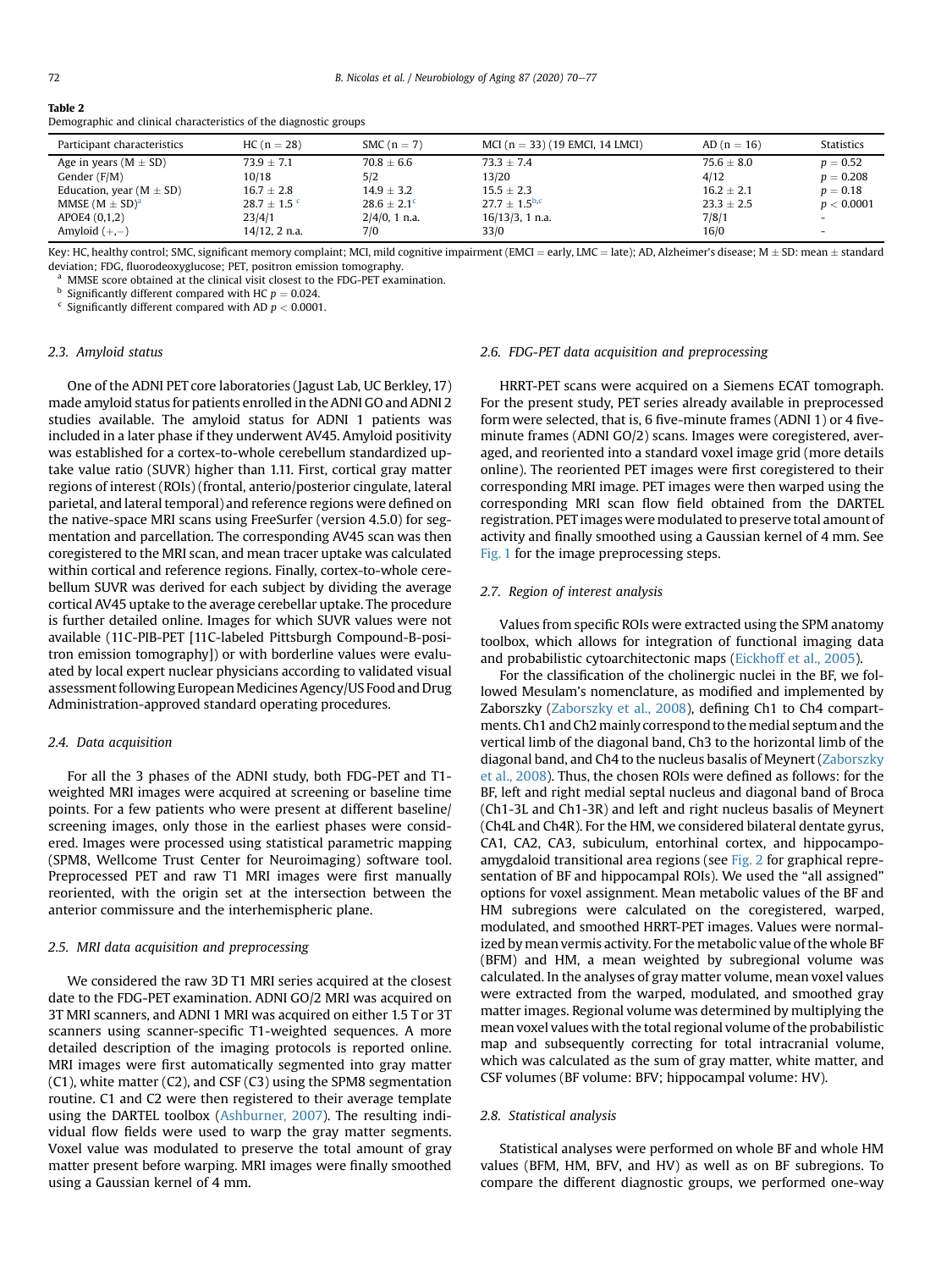<span id="page-3-0"></span>

Fig. 1. Flowchart of the image processing procedure.

ANOVA (Least significant difference post hoc test,  $p < 0.05$ ) on glucose metabolism (BF: BFM and subregions; HM) and gray matter volume (BF: BFV and subregions; HV) using age, gender, and ApoE4 status as nuisance variables.

To investigate the association with education, we computed partial correlations (Pearson's correlation,  $p < 0.05$ ) in the whole sample between this variable and metabolic/volume values (BFM, HM, BFV, and HV). Age, gender, MMSE, and ApoE4 status were selected as nuisance variables. To further test the hypothesis driving the concept of CR (i.e., in subjects with high education, cognitive impairment is less severe than expected for the amount of pathological damage), we also performed a correlation analysis between education and the residuals derived from a regression analysis of MMSE on metabolic/volume variables, controlling for the nuisance variables (age, gender, and APOE). Finally, to further test this association, an exploratory whole-brain voxel-by-voxel analysis was performed in the whole sample (SPM8, one-sample t-test, proportional scaling to global value, family-wise error-corrected p-value  $<$  0.05) evaluating possible correlations (positive and negative) between years of education and structural/functional measurements.

One-way ANOVA was then performed in high-education and low-education subgroups separately, to compare metabolic and gray matter differences among BF and hippocampal regions as well as on BF subregions. Significant memory complaint subjects were excluded because of the small sample size ( $n = 7, 2$  low-educated and 5 high-educated subjects).

To specifically investigate the mechanisms at the base of cognitive resilience (i.e., maintaining high cognitive performances despite significant AD pathology), we focused on cognitively impaired subjects, performing a  $2 \times 2$  ANOVA to investigate the interaction between education (factor 1: high vs low) and clinical stage (factor 2: MCI vs AD) in functional (BF: BFM and subregions; HM) and structural variables (BF: BFV and subregions; HV). In all the analyses focused on education, age, gender, ApoE4 status, and MMSE score were entered as nuisance variables.

Finally, to investigate the relationship between cognitive impairment and structural/functional changes, we analyzed in the whole sample the partial correlation (Pearson's correlation,  $p <$ 0.05) between MMSE scores and imaging variables for BF (BFM, BFV) and the hippocampus (HM, HV). These analyses were performed in the overall group and in high- and low-educated subgroups, separately. Covariates were age, gender, and ApoE4 status, as well as years of education. Statistical analyses were performed using SPSS v23 statistical software (SPSS, Inc, Chicago, IL).

## 3. Results

## 3.1. Functional and structural differences between diagnostic groups

First, we compared metabolic and volume differences in BF and hippocampal regions across all diagnostic groups. BFM was not significantly different across groups (F $(3,75) = 1.85$ , p = 0.15) [\(Table](#page-4-1) [3\)](#page-4-1); however, the analyses of BF subregions showed significant differences in the left Ch4 (F (3,75) = 2.85,  $p = 0.043$ ), with MCI groups showing higher metabolic values in comparison to AD ( $p = 0.016$ ) and HC ( $p = 0.048$ ) ([Table 4](#page-4-2)). The comparison showed that HM was significantly lower in AD than in the other groups (F  $(3,75) = 3.01$ ,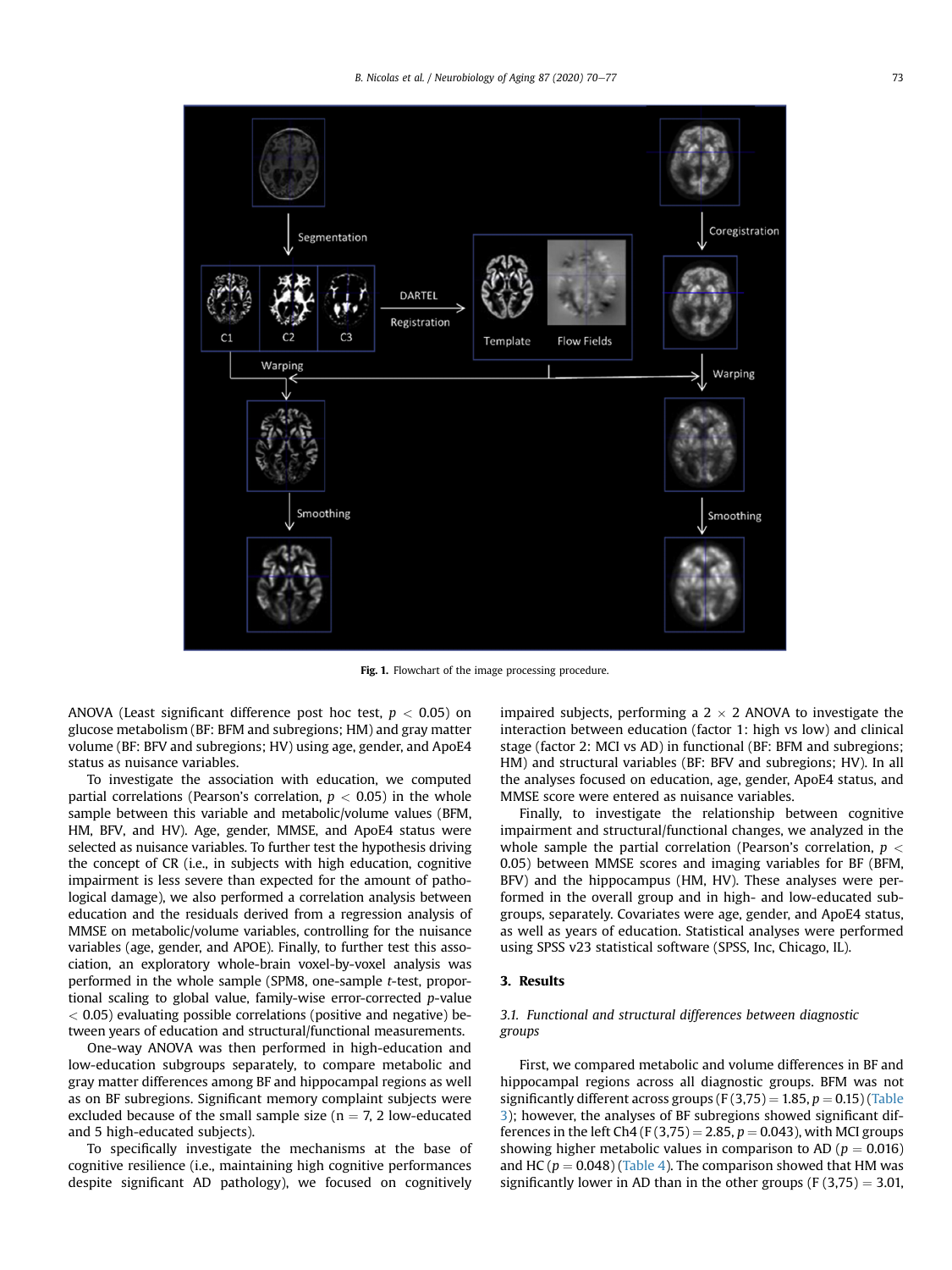<span id="page-4-0"></span>

Fig. 2. Cytoarchitectonic maps of the basal forebrain (Ch1-3 [red] and Ch4 [green] and hippocampus [blue]). (For interpretation of the references to color in this figure legend, the reader is referred to the Web version of this article.)

 $p = 0.036$ ). Patients with AD showed reduced BFV (F (3,75) = 3.12,  $p = 0.031$ ) and HV (F (3,75) = 5.29,  $p = 0.002$ ) in comparison to all other subgroups (see [Table 3](#page-4-1) for post hoc). The analyses on BF subregions confirmed a reduced volume in AD compared with all the other groups, particularly in Ch4 (F (3,75) = 3.28,  $p = 0026$ ).

## 3.2. Effect of education on brain metabolism and volume and correlation with cognitive status

In a second step, we investigated the relationship between education and structural/functional parameters. The results showed in the whole sample a negative correlation between education and BFV ( $r = -0.24$ ,  $p = 0.036$ ), in agreement with previous observations showing an inverse association between CR and pathological burden, when taking into consideration disease severity ([Arenaza-](#page-6-2)[Urquijo et al., 2011; Borroni et al., 2009; Kemppainen et al., 2008;](#page-6-2) [Sole-Padulles et al., 2009\)](#page-6-2). However, no significant association was found between education and the residuals derived from a regression analysis of MMSE on BFV ( $\rho = 0.16$ ,  $p = 0.15$ ). The exploratory whole-brain voxel-by-voxel analysis performed in the whole sample showed no significant results.

## <span id="page-4-1"></span>Table 3

Comparison between metabolic and gray matter values extracted from ROIs in all subgroups

| interest   |                                                          | Regions of HC $n = 28$ SMC $n = 7$ All MCI $n = 33$ AD $n = 16$ ANOVA                                                  |                            |  |
|------------|----------------------------------------------------------|------------------------------------------------------------------------------------------------------------------------|----------------------------|--|
| <b>BFM</b> | $0.73 + 0.09$ $0.74 + 0.04$ $0.76 + 0.08$                |                                                                                                                        | $0.71 \pm 0.08$ $p = 0.15$ |  |
| HМ         |                                                          | $0.89 + 0.13$ $0.96 \pm 0.09^a$ $0.91 \pm 0.13^a$                                                                      | $0.79 \pm 0.14$ p = 0.036  |  |
| <b>BFV</b> | $454 + 52^{\circ}$ $480 + 56^{\circ}$ $452 + 58^{\circ}$ |                                                                                                                        | $405 \pm 40$ $p = 0.031$   |  |
| HV         |                                                          | $6696 \pm 860^{\circ}$ 6997 $\pm$ 838 <sup>a</sup> 6568 $\pm$ 1052 <sup>b</sup> 6103 $\pm$ 993 <b>p</b> = <b>0.002</b> |                            |  |

Key: AD, Alzheimer's disease; HC, healthy control; ROIs, regions of interest; SMC, significant memory complaint; MCI, mild cognitive impairment; BFM, mean BF metabolism; HM, hippocampal metabolism; BFV, BF volume; HV, hippocampal volume.

ANOVA p-values below 0.05 are highlighted in bold.

 $a$   $p < 0.05$  compared with AD.<br>  $b$   $p < 0.01$  compared with AD.

 $p < 0.01$  compared with AD.

 $\frac{c}{p}$  /  $p$  < 0.001 compared with AD.

#### <span id="page-4-2"></span>Table 4

|  |  |  | Comparison between metabolic values of BF subregions in all subgroups |  |  |
|--|--|--|-----------------------------------------------------------------------|--|--|
|  |  |  |                                                                       |  |  |

| interest | Regions of HC $n = 28$ SMC $n = 7$ MCl $n = 33$ AD $n = 16$ ANOVA                         |  |  |
|----------|-------------------------------------------------------------------------------------------|--|--|
|          | Ch 1-3 left $0.64 \pm 0.09$ $0.65 \pm 0.06$ $0.67 \pm 0.07$ $0.66 \pm 0.09$ $p = 0.46$    |  |  |
|          | Ch 1-3 right $0.66 \pm 0.08$ $0.68 \pm 0.05$ $0.69 \pm 0.08$ $0.67 \pm 0.09$ $p = 0.37$   |  |  |
|          | Ch 4 left $0.73 \pm 0.10^a$ $0.77 \pm 0.04$ $0.77 \pm 0.10$ $0.69 \pm 0.09^a$ $p = 0.043$ |  |  |
|          | Ch 4 right $0.79 \pm 0.10$ $0.77 \pm 0.07$ $0.82 \pm 0.10$ $0.76 \pm 0.09$ $p = 0.22$     |  |  |

Key: AD, Alzheimer's disease; HC, healthy control; SMC, significant memory complaint; MCI, mild cognitive impairment; BF, basal forebrain. ANOVA p-values below 0.05 are highlighted in bold.

 $p < 0.05$  compared with MCI.

The effect of education has been then evaluated dividing subjects in low-/high-education subgroups according to the median years of education (16 years). First, we performed a 2 (high vs low education)  $\times$  3 (HC vs MCI vs AD) ANOVA on age. The analysis showed no significant effect on age of educational level (F  $(1,71)$  = 0.53,  $p = 0.47$ ), diagnostic groups (F (2,71) = 0.056,  $p = 0.95$ ), or interactions across these factors (f  $(2,71) = 2.7$ ,  $p = 0.07$ ). Moreover, no differences were found between high- and low-education subgroups in APOE positivity (X2 (1) = 2.5,  $p = 0.11$ ) or gender (X2 (1) = 1.3,  $p = 0.2$ ). No significant differences were found in age and gender between diagnostic groups considering low-educated (age:  $F(2,22) = 1.21, p = 0.32$ ; gender: Fisher's exact test: 0.31  $p = 1.00$ ) and high-educated subjects (age:  $F(2,49) = 2.24$ ,  $p = 0.12$ ; gender: Fisher's exact test: 0.79  $p = 0.68$ ). In low-educated subjects, we found a trend to significance in APOE e4 positivity (Fisher's exact test: 6.35,  $p = 0.05$ ), whereas no significant differences were found in highly educated subjects (Fisher's exact test: 3.4,  $p = 0.19$ ).

In the high-education subgroup, patients with MCI showed higher metabolic values compared with HCs in BFM ( $F(2,44) = 4.18$ ,  $p = 0.022$ , least significant difference post hoc test  $p = 0.006$ ), Ch1-3L (F (2,44) = 5.16,  $p = 0.010$ ), and Ch4LF (2,44) = 4.89,  $p = 0.012$ ) (see [Fig. 3\)](#page-5-0), which was associated to a possible trend toward significance in Ch4L gray matter volume (F  $(2,44) = 3.07$ ,  $p = 0.056$ ). Moreover, high-educated MCI subjects showed higher hippocampal metabolism in comparison to HC, although not reaching significance (F (2,44) = 3.14,  $p = 0.05$ ). No significant differences were present between the low-education subgroups.

The  $2 \times 2$  ANOVA comparing metabolic and structural values between MCI and AD divided accordingly to high/low education showed a significant interaction between group and education in BFM (F  $(1, 40) = 4.29$ ,  $p = 0.045$ ) (see [Fig. 3](#page-5-0)). These results were confirmed in Ch1-3L (F(1, 40) = 4.69, p = 0.036), Ch1-3R (F(1, 40) = 6.62,  $p = 0.014$ ), and Ch4R (F (1, 40) = 4.27,  $p = 0.045$ ). No significant interactions were found in hippocampal variables.

The correlation analyses between the cognitive status (i.e., MMSE score) and metabolic/volume variables in the whole group showed that MMSE score was positively correlated with BFM ( $r =$ 0.226,  $p = 0.046$ ) and HM ( $r = 0.376$ ,  $p = 0.001$ ). Besides, MMSE score significantly correlated to HV ( $r = 0.326$ ,  $p = 0.004$ ). These results were confirmed only in the high-educated group (BFM:  $r =$ 0.37,  $p = 0.007$ ; HM:  $r = 0.45$ ,  $p = 0.001$ ; HV:  $r = 37$ ,  $p = 0.006$ ), whereas no significant results emerged in low-educated subjects.

### 4. Discussion

In this study, we showed that education modulates the relationship between the clinical symptoms and the structural and functional integrity of 2 regions significantly affected by AD neurodegenerative processes (i.e., BF and hippocampus). Notably, we provided evidence of a significant interaction between education and clinical stage, suggesting a differential effect of this modulatory variable according to the clinical severity.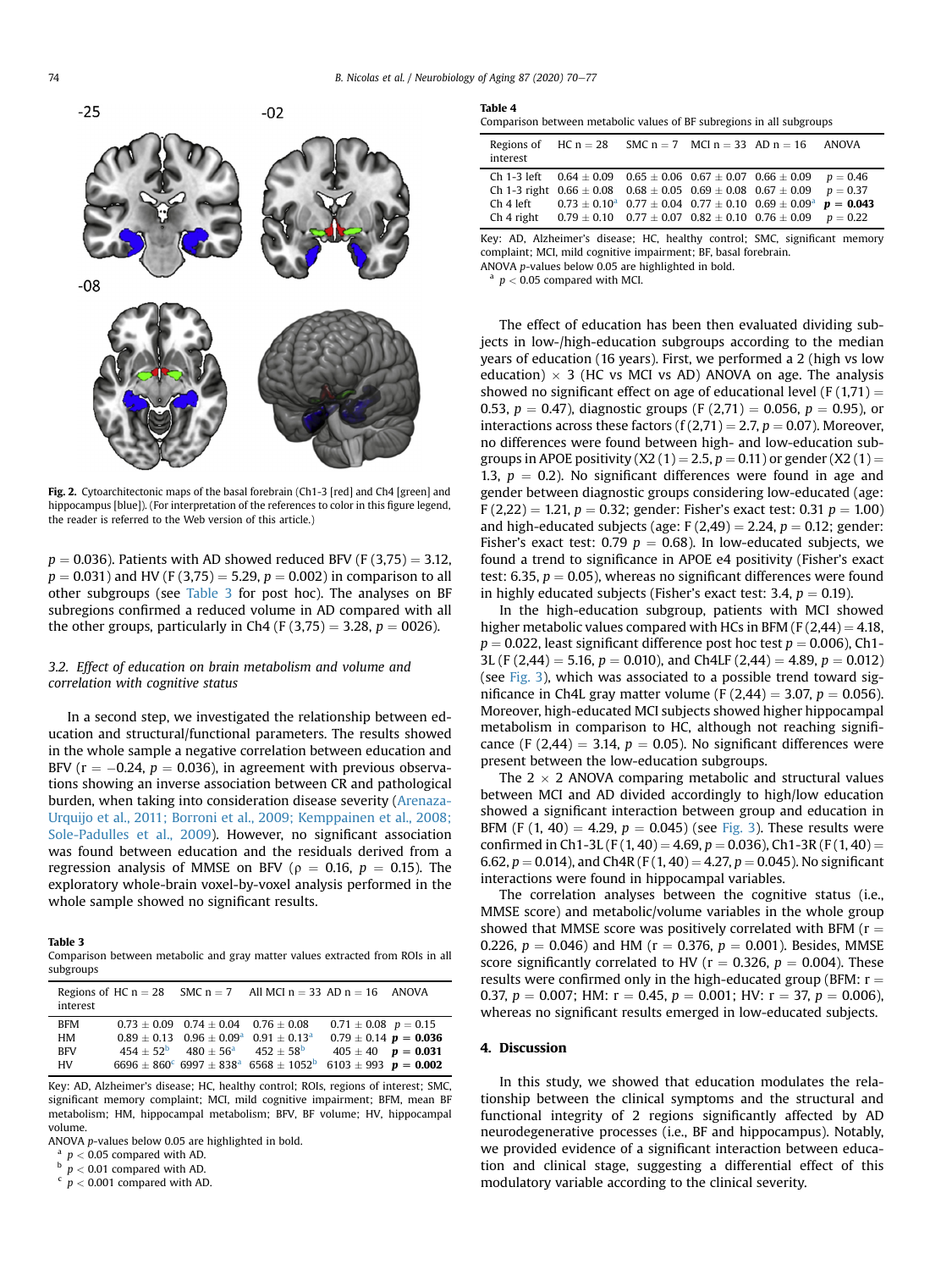

**High-educated groups** 

AD

**BFV** 

500

450

400

350

300

250

200

150

100

50

 $\Omega$ 

 $\rm HC$ MCI

Grey matter volume

HV

8000

7000

6000

5000

4000

2000

1000

 $\theta$ 

HC MCI

matter volume

Grey n 3000

<span id="page-5-0"></span>**Low-educated groups** 



HM

 $1.2$ 

 $\mathbf{1}$ 

 $0.8$ 

 $0.6$ 

 $0.4$ 

 $0.2$ 

 $\Omega$ 

HC  $_{\rm MCI}$  AD

SUVrvalues



**BFM** 

 $\mathbf{1}$ 

 $0.9$ 

 $0.8$ 

 $0.7$ 

 $0.6$ 

 $0.5$ 

 $0.4$ 

 $0.3$ 

 $0.2$ 

 $0.1$ 

 $\Omega$ 

 $\overline{1}$ 

 $09$ 

 $0.8$ 

 $0.7$ 

 $0.5$ 

 $0.4$ 

 $0.3$ 

 $0.2$ 

 $0.1$ 

 $\overline{0}$ 

SUVrvalues  $0.6$ 



Fig. 3. Bar charts representing the mean values of gray matter volume (HV, BFV) and metabolism (HM, BFM) extracted from the BF and hippocampus. Dotted lines represent the significant interaction in BFM between groups (MCI in orange, AD in blue), and education (low, high) is shown. Error bars represent standard errors.  $^*p$  < 0.05,  $^{**}p$  < 0.01. Abbreviations: HV, hippocampal volume, BFV, basal forebrain volume; HM, hippocampal metabolism; BFM, basal forebrain metabolism. (For interpretation of the references to color in this figure legend, the reader is referred to the Web version of this article.)

AD

The current lack of effective treatment for AD emphasizes the importance of investigating CR, as it could play a significant role in delaying or slowing down the onset and progression of disease ([Barulli and Stern, 2013\)](#page-6-3). Of note, when analyzing separately subjects with higher and lower educational level, we observed only in the high-educated ones an increase in BF metabolic activity that was present specifically in the early symptomatic stage, namely in patients with MCI, compared with HC and patients with AD. These findings might suggest an underlying upregulation in cholinergic activity in the early symptomatic phases, particularly in subjects with high education, possibly representing a compensatory capacity that might be lost with disease progression. FDG-PET ([Ashraf](#page-6-4) [et al., 2015](#page-6-4)), fMRI studies [\(Clement and Belleville, 2010; Gigi et al.,](#page-7-16) [2010\)](#page-7-16), as well as studies investigating the cholinergic neurotransmission ([Garibotto et al., 2013](#page-7-3)) in MCI and HC support this hypothesis, which is further reinforced by the significant results of the interaction analysis between educational level and clinical stage. To the best of our knowledge, only a single study, and in a limited patient population, addressed this issue studying BF with HRRT-PET, observing, in agreement with our data, a positive correlation between BF metabolism and MMSE, together with a metabolic

increase in MCI [\(Kim et al., 2012\)](#page-7-11). The increase of BF metabolism in MCI subjects and the association with MMSE performances might be thus interpreted as possible compensative mechanisms for ADinduced dysfunction of structures targeted by the cholinergic innervation. Importantly, the presence of cholinergic plasticity has been previously reported, with the observation of a compensatory response maintaining or upregulating choline acetyltransferase activity namely in patients with MCI, and an association with CR has been postulated, even if not specifically investigated [\(DeKosky et al.,](#page-7-17) [2002; Ikonomovic et al., 2003; Mufson et al., 2015](#page-7-17)). Despite the mild effectiveness of acetylcholinesterase inhibitors reported in patients with AD ([Wattmo et al., 2011](#page-7-18)), a recent functional magnetic resonance study ([Richter et al., 2018](#page-7-19)) showed that acute rivastigmine treatment in MCI induced significant functional brain changes during an episodic memory task in the same brain regions recruited by HCs, suggesting a trend toward a "normalization" of neocortical activity.

The relationship between cholinergic system integrity and cognitive status is illustrated here by the positive correlation between BF metabolism and MMSE score, the latter also positively associated to hippocampal metabolism and volume. Hippocampal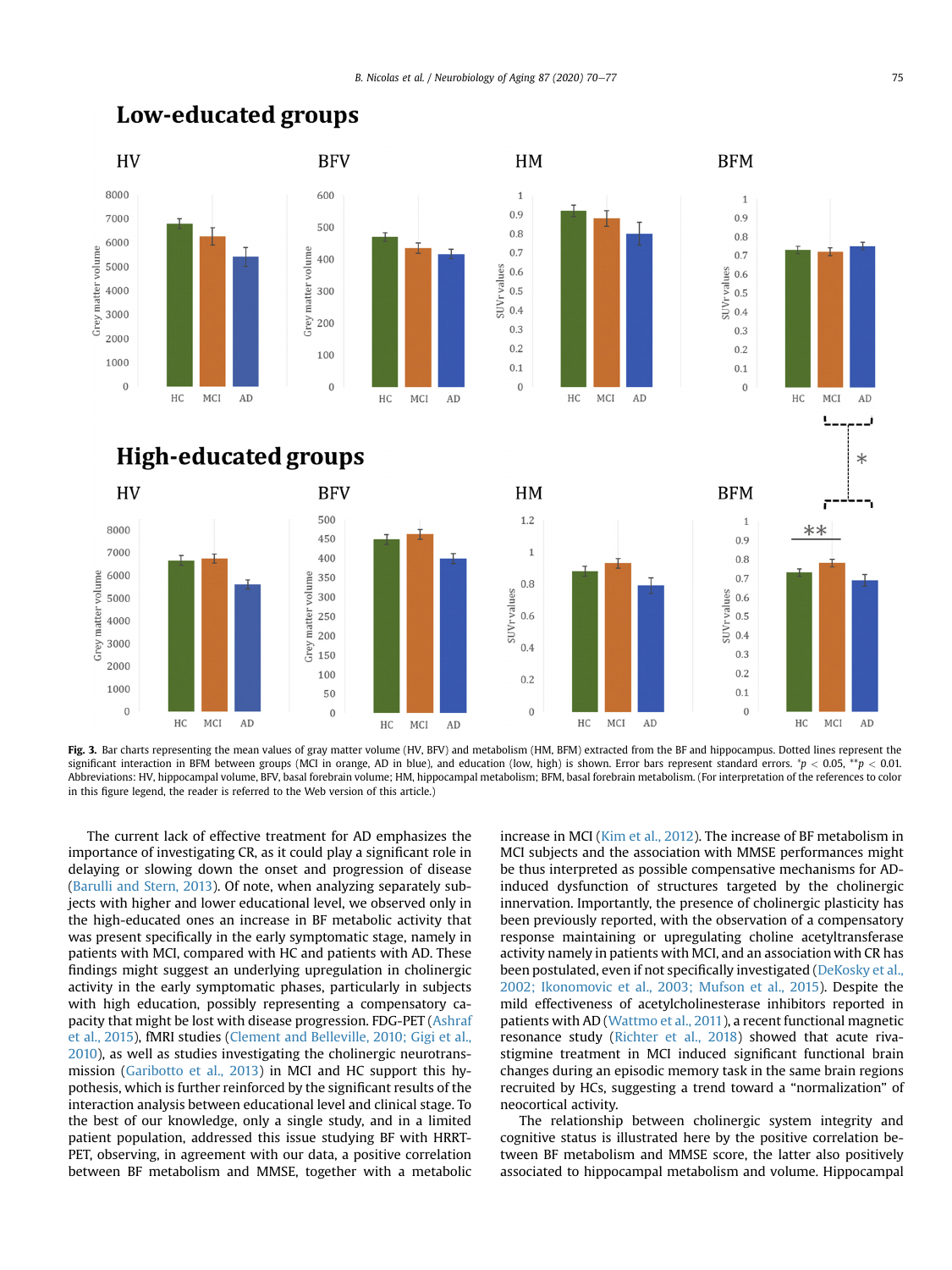atrophy and hypometabolism as measured by FDG-PET represent well-known biomarkers of AD neurodegeneration ([Jack et al., 2018\)](#page-7-10), and as expected, our data confirmed in patients with AD a significant functional and structural hippocampal damage. Notably, higheducated MCI subjects showed higher metabolism in this region compared with HCs.

Hippocampal hyperactivity has been already reported in subjects without dementia; however, this has been interpreted as an indicator of forthcoming hippocampal failure, as subjects with more rapid cognitive decline presented the greatest hippocampal activation in a fMRI task at T0 and the highest loss of activation in the same region at two-year follow-up (O'[Brien et al., 2010\)](#page-7-20). In our sample, this hyperactivation has been found specifically in higheducated subjects. Overall, these results are in line with the prevalent model of CR, suggesting that higher educated subjects might put in place additional compensatory mechanisms, despite a steeper clinical decline because of the accumulation of more pathological changes ([Meng and D](#page-7-21)'Arcy, 2012).

It is important to underline that we measured volume and metabolism of the BF, which is usually studied for its cholinergic properties, but it is not an exclusively cholinergic structure. Indeed, the BF cortical projections include a relevant proportion of GABAergic neurons in the areas examined, which could contribute to the effects we observed, either directly or through a cholinergic modulation [\(Rosato-Siri et al., 2006; Sarter and Bruno, 2002; Yang](#page-7-22) [et al., 2014](#page-7-22)). It should be noted, however, that the GABAergic population is less affected by the neurodegenerative process in AD, as compared with the cholinergic component ([Palmer, 1996; Rossor](#page-7-23) [et al., 1982\)](#page-7-23). In addition, the relationship between GABAergic vulnerability and AD pathology remains unclear, as GABAergic dysfunction could involve both compensatory and direct pathological responses (see [Govindpani et al., 2017\)](#page-7-24).

In conclusion, this study provides evidence for a modulatory effect of education on the relationship between clinical presentation and functional and structural integrity in the BF and hippocampus. To achieve a sufficiently high spatial resolution, we included ADNI subjects who underwent an HRRT-PET scan. Despite that automated voxel-based analysis may fail to highlight hippocampal metabolic dysfunction ([Mosconi et al., 2005\)](#page-7-25), the implementation of high-resolution scan, as well as an ROIbased approach, allowed a more accurate hippocampal and BF FDG-PET quantification. A limitation of FDG-PET imaging interpretation is that it is only an indirect measuring of cholinergic activity compared with measures obtained with acetylcholinesterase markers such as [11C]-MP4A. Even using HRRT-PET, the small size of the BF, may also cause measurement errors and difficulties in clearly distinguishing its subregions. A strength of this study is the inclusion of amyloid-positive patients only. The homogeneity and the clear definition of patient sample is a crucial point, considering the significant correlation between neocortical amyloid accumulation and BF degeneration ([Kerbler](#page-7-26) [et al., 2015\)](#page-7-26). Our study has also limitations worth discussing. The main one is the relative small sample size in each subgroup. Another is that we only considered cross-sectional data: longitudinal data would be required to show the temporal evolution of the differences we observed across diagnostic stages. A third limitation is that we observed the effect of education when adopting a median split approach, as in previous literature [\(Morbelli et al., 2013\)](#page-7-14), but we could not show a continuous effect of education on BFM. This mismatch between the results in group and regression analyses might be possibly linked to the nonlinear relation between metabolism and education or to the small sample size and high educational level of our sample, common to other studies from the ADNI population ([Mainta](#page-7-27) [et al., 2018](#page-7-27)).

#### Disclosure

The authors declare that they have no conflict of interests. This article does not contain any studies with human participants performed by any of the authors.

### CRediT authorship contribution statement

Brandt Nicolas: Investigation, Formal analysis, Writing - original draft, Writing - review & editing. Dodich Alessandra: Investigation, Formal analysis, Writing - review & editing. Perani Daniela: Writing - review & editing. Ratib Osman: Software, Writing - review & editing. Trombella Sara: Investigation, Formal analysis. Frisoni Giovanni B: Conceptualization, Writing - review & editing. Garibotto Valentina: Investigation, Formal analysis, Conceptualization, Methodology, Supervision, Resources, Writing - review & editing.

## Acknowledgements

The data repository and collection of the data used for these analyses were funded as an ADNI by a National Institutes of Health grant (U01 AG024904) and a Department of Defense ADNI (Department of Defense award No. W81XWH-12-2 $-$ 0012). The ADNI is funded by the National Institute on Aging and the National Institute of Biomedical Imaging and Bioengineering and through contributions from: AbbVie, Alzheimer's Association; Alzheimer's Drug Discovery Foundation; Araclon Biotech; BioClinica, Inc.; Biogen; Bristol-Myers Squibb Company; CereSpir, Inc.; Cogstate; Eisai, Inc.; Elan Pharmaceuticals, Inc.; Eli Lilly and Company; EuroImmun; F. Hoffmann-La Roche, Ltd., and its affiliated company Genentech, Inc.; Fujirebio; GE Healthcare; IXICO, Ltd.; Janssen Alzheimer Immunotherapy Research and Development, LLC.; Johnson and Johnson Pharmaceutical Research and Development LLC.; Lumosity; Lundbeck; Merck and Co., Inc.; Meso Scale Diagnostics, LLC.; NeuroRx Research; Neurotrack Technologies; Novartis Pharmaceuticals Corporation; Pfizer, Inc.; Piramal Imaging; Servier; Takeda Pharmaceutical Company; and Transition Therapeutics. The Canadian Institutes of Health Research provides funds to support ADNI clinical sites in Canada. Private sector contributions are facilitated by the Foundation for the National Institutes of Health ([www.fnih.](http://www.fnih.org) [org](http://www.fnih.org)). The grantee organization is the Northern California Institute for Research and Education, and this study was coordinated by the Alzheimer's Therapeutic Research Institute at the University of Southern California. ADNI data are disseminated by the Laboratory of Neuro Imaging at the University of Southern California.

VG, AD, and GBF were funded by a grant from the Swiss National Science Foundation (SNF 320030\_169876). VG was funded by a grant of the Velux Foundation (project 1123).

#### <span id="page-6-2"></span>References

- [Arenaza-Urquijo, E.M., Bosch, B., Sala-Llonch, R., Sole-Padulles, C., Junque, C., Fer](http://refhub.elsevier.com/S0197-4580(19)30419-1/sref1)[nandez-Espejo, D., Bargallo, N., Rami, L., Molinuevo, J.L., Bartres-Faz, D., 2011.](http://refhub.elsevier.com/S0197-4580(19)30419-1/sref1) Specifi[c anatomic associations between white matter integrity and cognitive](http://refhub.elsevier.com/S0197-4580(19)30419-1/sref1) [reserve in normal and cognitively impaired elders. Am. J. Geriatr. Psychiatry 19,](http://refhub.elsevier.com/S0197-4580(19)30419-1/sref1)  $33 - 42$  $33 - 42$
- <span id="page-6-1"></span><span id="page-6-0"></span>[Arenaza-Urquijo, E.M., Vemuri, P., 2018. Resistance vs resilience to Alzheimer dis](http://refhub.elsevier.com/S0197-4580(19)30419-1/sref2)[ease: clarifying terminology for preclinical studies. Neurology 90, 695](http://refhub.elsevier.com/S0197-4580(19)30419-1/sref2)-[703](http://refhub.elsevier.com/S0197-4580(19)30419-1/sref2).
- <span id="page-6-4"></span>[Ashburner, J., 2007. A fast diffeomorphic image registration algorithm. Neuroimage](http://refhub.elsevier.com/S0197-4580(19)30419-1/sref3)  $38, 95 - 113.$  $38, 95 - 113.$  $38, 95 - 113.$  $38, 95 - 113.$
- [Ashraf, A., Fan, Z., Brooks, D.J., Edison, P., 2015. Cortical hypermetabolism in MCI](http://refhub.elsevier.com/S0197-4580(19)30419-1/sref4) [subjects: a compensatory mechanism? Eur. J. Nucl. Med. Mol. Imaging 42,](http://refhub.elsevier.com/S0197-4580(19)30419-1/sref4) [447](http://refhub.elsevier.com/S0197-4580(19)30419-1/sref4)-[458.](http://refhub.elsevier.com/S0197-4580(19)30419-1/sref4)
- <span id="page-6-3"></span>Barulli, D., Stern, Y., 2013. Effi[ciency, capacity, compensation, maintenance, plas](http://refhub.elsevier.com/S0197-4580(19)30419-1/sref5)[ticity: emerging concepts in cognitive reserve. Trends Cogn. Sci. 17, 502](http://refhub.elsevier.com/S0197-4580(19)30419-1/sref5)-[509](http://refhub.elsevier.com/S0197-4580(19)30419-1/sref5).
- [Borroni, B., Premi, E., Agosti, C., Alberici, A., Garibotto, V., Bellelli, G., Paghera, B.,](http://refhub.elsevier.com/S0197-4580(19)30419-1/sref6) [Lucchini, S., Giubbini, R., Perani, D., Padovani, A., 2009. Revisiting brain reserve](http://refhub.elsevier.com/S0197-4580(19)30419-1/sref6)